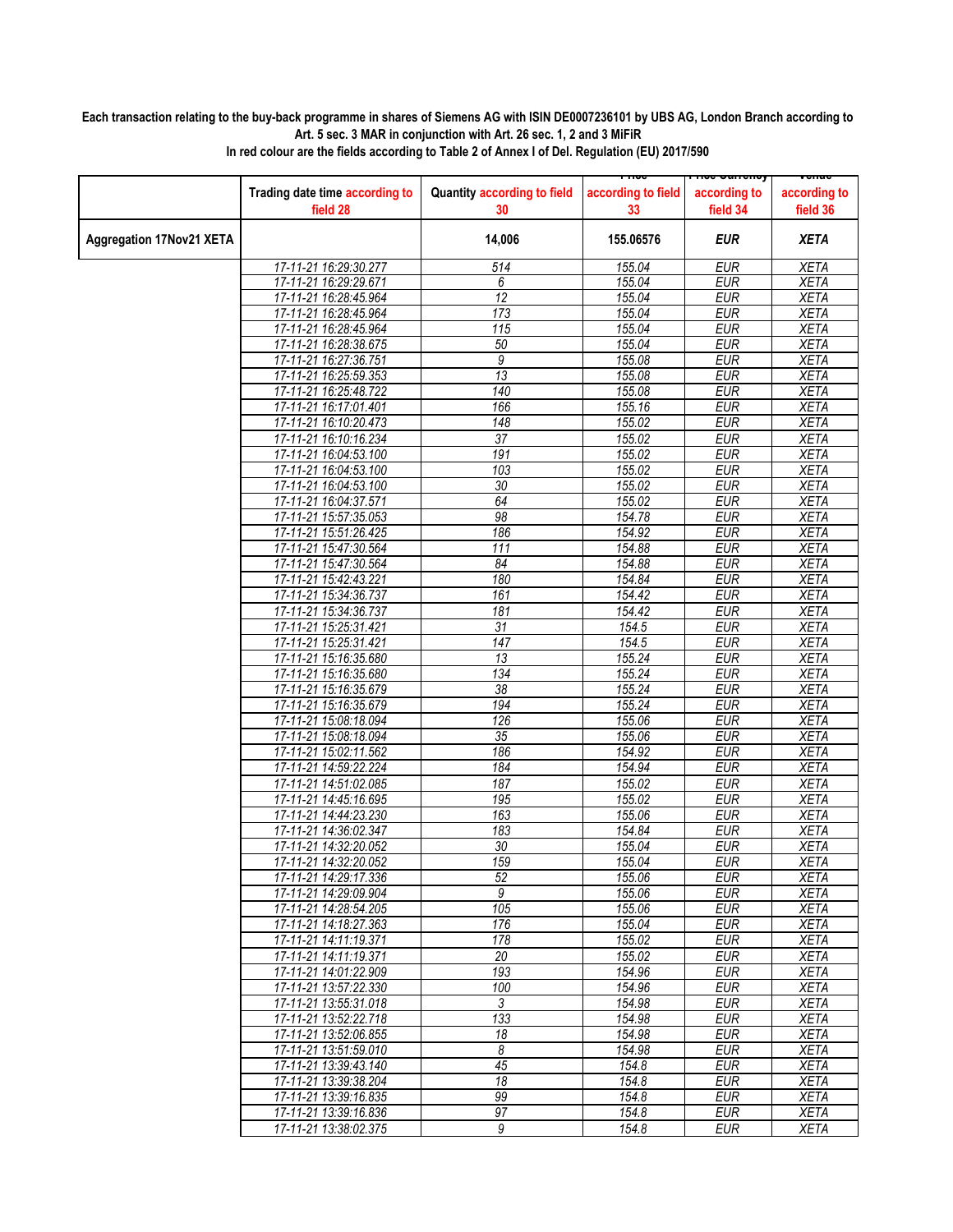| 17-11-21 13:37:49.407 | 71               | 154.8  | <b>EUR</b>                | <b>XETA</b> |
|-----------------------|------------------|--------|---------------------------|-------------|
| 17-11-21 13:24:39.428 | 12               | 154.76 | <b>EUR</b>                | <b>XETA</b> |
| 17-11-21 13:24:39.415 | $\overline{133}$ | 154.76 | <b>EUR</b>                | <b>XETA</b> |
| 17-11-21 13:23:29.277 | 20               | 154.76 | <b>EUR</b>                | <b>XETA</b> |
| 17-11-21 13:23:09.386 | $\overline{15}$  | 154.76 | <b>EUR</b>                | <b>XETA</b> |
| 17-11-21 13:15:17.136 | 181              | 154.8  | <b>EUR</b>                | <b>XETA</b> |
|                       |                  |        |                           |             |
| 17-11-21 13:10:45.374 | 88               | 154.78 | <b>EUR</b>                | <b>XETA</b> |
| 17-11-21 13:10:45.367 | 72               | 154.78 | <b>EUR</b>                | <b>XETA</b> |
| 17-11-21 12:56:49.487 | 13               | 154.82 | <b>EUR</b>                | <b>XETA</b> |
| 17-11-21 12:53:19.732 | 57               | 154.82 | <b>EUR</b>                | <b>XETA</b> |
| 17-11-21 12:53:10.509 | 108              | 154.82 | <b>EUR</b>                | <b>XETA</b> |
| 17-11-21 12:45:58.431 | 194              | 154.86 | <b>EUR</b>                | <b>XETA</b> |
| 17-11-21 12:36:39.680 | 23               | 154.88 | <b>EUR</b>                | <b>XETA</b> |
| 17-11-21 12:36:20.042 | 149              | 154.88 | <b>EUR</b>                | <b>XETA</b> |
| 17-11-21 12:19:37.420 | 74               | 154.82 | <b>EUR</b>                | <b>XETA</b> |
| 17-11-21 12:19:37.420 | 123              | 154.82 | <b>EUR</b>                | <b>XETA</b> |
| 17-11-21 12:15:09.512 | 175              | 154.78 | <b>EUR</b>                | <b>XETA</b> |
| 17-11-21 12:03:04.137 | 48               | 154.88 | <b>EUR</b>                | <b>XETA</b> |
| 17-11-21 12:03:04.136 | 145              | 154.88 | <b>EUR</b>                | <b>XETA</b> |
|                       |                  |        |                           |             |
| 17-11-21 11:57:51.022 | 172              | 154.76 | <b>EUR</b>                | <b>XETA</b> |
| 17-11-21 11:54:21.033 | 115              | 154.72 | <b>EUR</b>                | <b>XETA</b> |
| 17-11-21 11:54:21.033 | 66               | 154.72 | <b>EUR</b>                | <b>XETA</b> |
| 17-11-21 11:38:01.848 | 160              | 154.88 | <b>EUR</b>                | <b>XETA</b> |
| 17-11-21 11:34:41.904 | 175              | 154.84 | <b>EUR</b>                | <b>XETA</b> |
| 17-11-21 11:24:05.782 | 181              | 154.82 | <b>EUR</b>                | <b>XETA</b> |
| 17-11-21 11:08:32.958 | 184              | 154.58 | <b>EUR</b>                | <b>XETA</b> |
| 17-11-21 11:08:32.958 | 183              | 154.58 | <b>EUR</b>                | <b>XETA</b> |
| 17-11-21 10:54:01.177 | 193              | 154.72 | <b>EUR</b>                | <b>XETA</b> |
| 17-11-21 10:51:05.836 | 88               | 154.68 | <b>EUR</b>                | <b>XETA</b> |
| 17-11-21 10:46:02.825 | 83               | 154.66 | <b>EUR</b>                | <b>XETA</b> |
| 17-11-21 10:46:02.825 | 111              | 154.66 | <b>EUR</b>                | <b>XETA</b> |
| 17-11-21 10:40:10.297 | 8                | 154.76 | <b>EUR</b>                | <b>XETA</b> |
| 17-11-21 10:40:10.297 | 47               | 154.76 | <b>EUR</b>                | <b>XETA</b> |
|                       |                  |        |                           |             |
| 17-11-21 10:40:10.297 | 107              | 154.76 | <b>EUR</b>                | <b>XETA</b> |
| 17-11-21 10:23:02.931 | 136              | 154.76 | <b>EUR</b>                | <b>XETA</b> |
| 17-11-21 10:23:02.931 | 42               | 154.76 | <b>EUR</b>                | <b>XETA</b> |
| 17-11-21 10:23:02.898 | 16               | 154.78 | <b>EUR</b>                | <b>XETA</b> |
| 17-11-21 10:23:02.898 | 150              | 154.78 | EUR                       | <b>XETA</b> |
| 17-11-21 10:14:30.488 | 122              | 154.98 | <b>EUR</b>                | <b>XETA</b> |
| 17-11-21 10:14:13.721 | 54               | 154.98 | <b>EUR</b>                | <b>XETA</b> |
| 17-11-21 10:05:33.054 | 177              | 155    | $E \mathsf{U} \mathsf{R}$ | <b>XETA</b> |
| 17-11-21 09:59:01.808 | 167              | 154.96 | EUR                       | XETA        |
| 17-11-21 09:46:31.478 | 22               | 154.98 | <b>EUR</b>                | <b>XETA</b> |
| 17-11-21 09:46:15.808 | 168              | 154.98 | <b>EUR</b>                | <b>XETA</b> |
| 17-11-21 09:38:46.659 | 19               | 155.12 | <b>EUR</b>                | XETA        |
| 17-11-21 09:38:46.651 | 177              | 155.12 | <b>EUR</b>                | <b>XETA</b> |
| 17-11-21 09:33:08.695 | 191              | 155.18 | <b>EUR</b>                | <b>XETA</b> |
| 17-11-21 09:23:03.273 | 147              | 154.84 | <b>EUR</b>                | <b>XETA</b> |
| 17-11-21 09:23:03.273 | 16               | 154.84 | <b>EUR</b>                | <b>XETA</b> |
|                       | 163              | 154.8  | <b>EUR</b>                | <b>XETA</b> |
| 17-11-21 09:20:39.906 |                  |        |                           |             |
| 17-11-21 09:12:22.897 | 124              | 155.06 | <b>EUR</b>                | <b>XETA</b> |
| 17-11-21 09:12:22.897 | 38               | 155.06 | <b>EUR</b>                | <b>XETA</b> |
| 17-11-21 09:05:58.750 | 160              | 155.8  | <b>EUR</b>                | <b>XETA</b> |
| 17-11-21 09:00:03.842 | 82               | 155.84 | <b>EUR</b>                | <b>XETA</b> |
| 17-11-21 09:00:03.841 | 91               | 155.84 | <b>EUR</b>                | <b>XETA</b> |
| 17-11-21 09:00:03.834 | 21               | 155.84 | <b>EUR</b>                | <b>XETA</b> |
| 17-11-21 08:50:59.130 | 26               | 155.62 | <b>EUR</b>                | <b>XETA</b> |
| 17-11-21 08:50:59.130 | 154              | 155.62 | <b>EUR</b>                | <b>XETA</b> |
| 17-11-21 08:46:31.975 | 197              | 155.8  | <b>EUR</b>                | <b>XETA</b> |
| 17-11-21 08:44:23.598 | 162              | 155.7  | EUR                       | <b>XETA</b> |
| 17-11-21 08:33:35.524 | 155              | 155.88 | EUR                       | <b>XETA</b> |
|                       |                  |        |                           |             |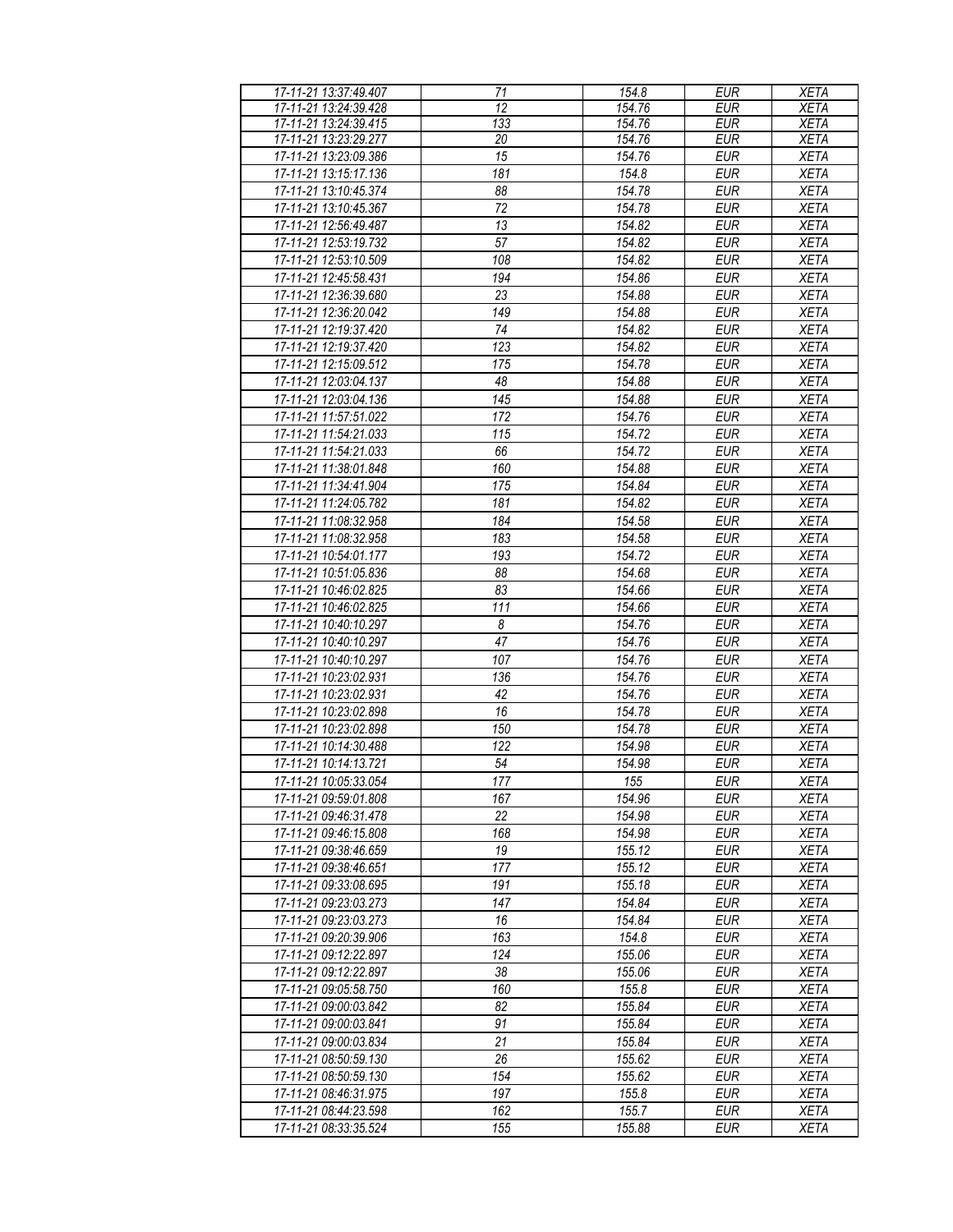| 17-11-21 08:33:31.859 | 8   | 155.88 | <b>EUR</b> | <b>XETA</b> |
|-----------------------|-----|--------|------------|-------------|
| 17-11-21 08:30:49.650 | 166 | 156.08 | <b>EUR</b> | <b>XETA</b> |
| 17-11-21 08:30:49.658 | 58  | 156.06 | <b>EUR</b> | <b>XETA</b> |
| 17-11-21 08:30:49.658 | 132 | 156.06 | <b>EUR</b> | <b>XETA</b> |
| 17-11-21 08:20:14.097 | 81  | 156.02 | <b>EUR</b> | <b>XETA</b> |
| 17-11-21 08:20:14.022 | 83  | 156.02 | <b>EUR</b> | <b>XETA</b> |
| 17-11-21 08:19:34.713 | 173 | 156.2  | <b>EUR</b> | <b>XETA</b> |
| 17-11-21 08:14:45.109 | 173 | 156.48 | <b>EUR</b> | <b>XETA</b> |
| 17-11-21 08:09:22.679 | 167 | 155.6  | <b>EUR</b> | <b>XETA</b> |
| 17-11-21 08:09:22.679 | 181 | 155.6  | EUR        | <b>XETA</b> |
| 17-11-21 08:05:09.802 | 193 | 155.28 | EUR        | <b>XETA</b> |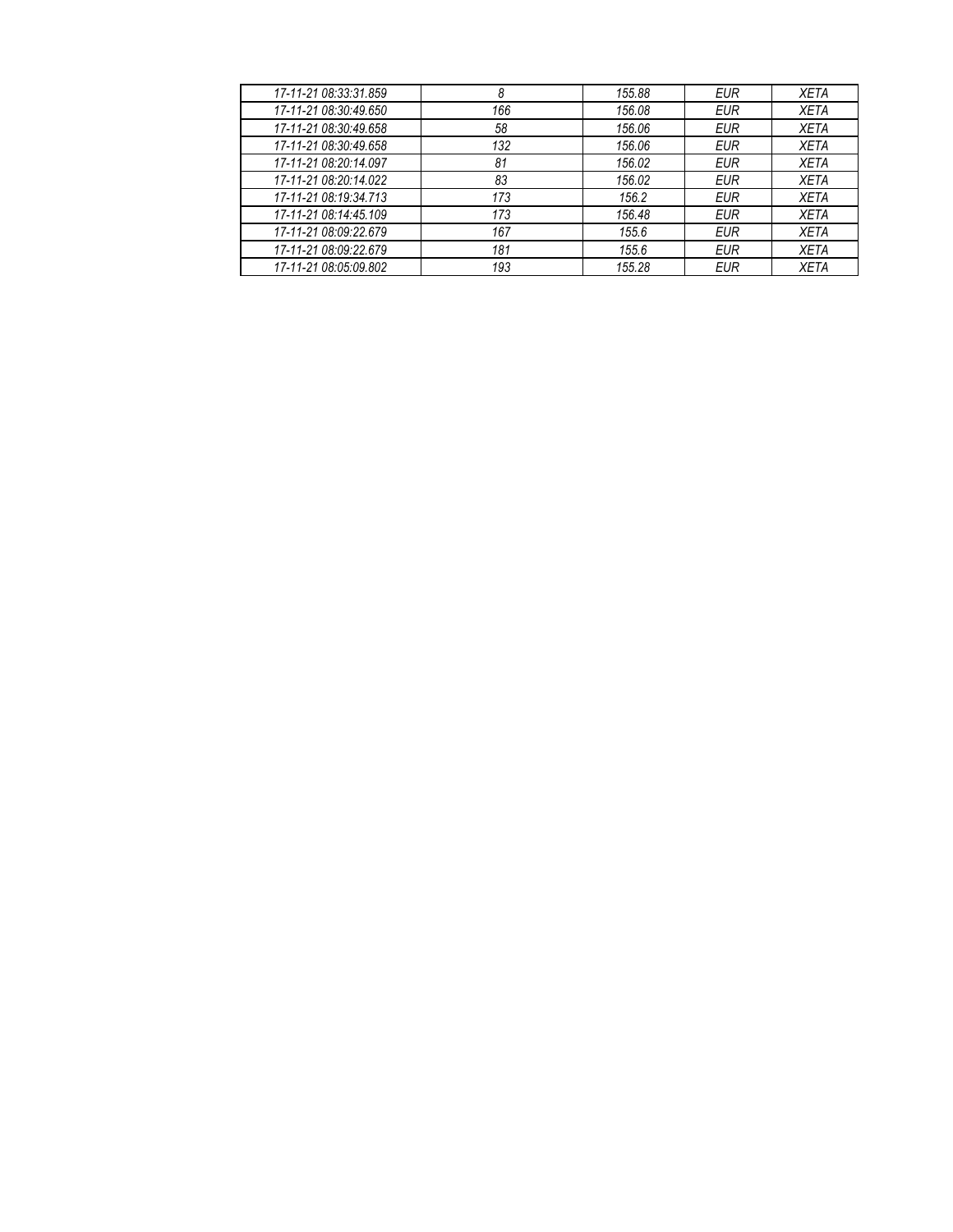**Each order relating to the buy-back programme above according to Art. 5 sec. 3 MAR in conjunction with Art. 25 sec. 1 and 2 MiFiR** 

**In red colour are the fields according to Table 2 of the Annex of Del. Regulation (EU) 2017/580; alternatively you may report the** 

| Date and Time according to field 9 | <b>Segment MIC code</b><br>according to field 16 | <b>Transaction price</b><br>according to field 28 | <b>Price currency according</b><br>to field 29 | <b>Buy-sell indicator</b><br>according to field 32 |
|------------------------------------|--------------------------------------------------|---------------------------------------------------|------------------------------------------------|----------------------------------------------------|
| 17-11-21 16:29:30.277              | <b>XETA</b>                                      | 155.04                                            | <b>EUR</b>                                     | <b>BUY</b>                                         |
| 17-11-21 16:29:29.671              | <b>XETA</b>                                      | 155.04                                            | <b>EUR</b>                                     | <b>BUY</b>                                         |
| 17-11-21 16:28:45.964              | <b>XETA</b>                                      | 155.04                                            | <b>EUR</b>                                     | <b>BUY</b>                                         |
| 17-11-21 16:28:45.964              | <b>XETA</b>                                      | 155.04                                            | <b>EUR</b>                                     | <b>BUY</b>                                         |
| 17-11-21 16:28:45.964              | <b>XETA</b>                                      | 155.04                                            | <b>EUR</b>                                     | <b>BUY</b>                                         |
| 17-11-21 16:28:38.675              | <b>XETA</b>                                      | 155.04                                            | <b>EUR</b>                                     | <b>BUY</b>                                         |
| 17-11-21 16:27:36.751              | <b>XETA</b>                                      | 155.08                                            | <b>EUR</b>                                     | <b>BUY</b>                                         |
| 17-11-21 16:25:59.353              | <b>XETA</b>                                      | 155.08                                            | <b>EUR</b>                                     | <b>BUY</b>                                         |
| 17-11-21 16:25:48.722              | <b>XETA</b>                                      | 155.08                                            | <b>EUR</b>                                     | <b>BUY</b>                                         |
| 17-11-21 16:17:01.401              | <b>XETA</b>                                      | 155.16                                            | <b>EUR</b>                                     | <b>BUY</b>                                         |
| 17-11-21 16:10:20.473              | <b>XETA</b>                                      | 155.02                                            | <b>EUR</b>                                     | <b>BUY</b>                                         |
| 17-11-21 16:10:16.234              | <b>XETA</b>                                      | 155.02                                            | <b>EUR</b>                                     | <b>BUY</b>                                         |
| 17-11-21 16:04:53.100              | <b>XETA</b>                                      | 155.02                                            | <b>EUR</b>                                     | <b>BUY</b>                                         |
| 17-11-21 16:04:53.100              | <b>XETA</b>                                      | 155.02                                            | <b>EUR</b>                                     | <b>BUY</b>                                         |
| 17-11-21 16:04:53.100              | <b>XETA</b>                                      | 155.02                                            | <b>EUR</b>                                     | <b>BUY</b>                                         |
| 17-11-21 16:04:37.571              | <b>XETA</b>                                      | 155.02                                            | <b>EUR</b>                                     | <b>BUY</b>                                         |
| 17-11-21 15:57:35.053              | <b>XETA</b>                                      | 154.78                                            | <b>EUR</b>                                     | <b>BUY</b>                                         |
| 17-11-21 15:51:26.425              | <b>XETA</b>                                      | 154.92                                            | <b>EUR</b>                                     | <b>BUY</b>                                         |
| 17-11-21 15:47:30.564              | <b>XETA</b>                                      | 154.88                                            | <b>EUR</b>                                     | <b>BUY</b>                                         |
| 17-11-21 15:47:30.564              | <b>XETA</b>                                      | 154.88                                            | <b>EUR</b>                                     | <b>BUY</b>                                         |
| 17-11-21 15:42:43.221              | <b>XETA</b>                                      | 154.84                                            | <b>EUR</b>                                     | <b>BUY</b>                                         |
| 17-11-21 15:34:36.737              | <b>XETA</b>                                      | 154.42                                            | <b>EUR</b>                                     | <b>BUY</b>                                         |
| 17-11-21 15:34:36.737              | <b>XETA</b>                                      | 154.42                                            | <b>EUR</b>                                     | <b>BUY</b>                                         |
| 17-11-21 15:25:31.421              | <b>XETA</b>                                      | 154.5                                             | <b>EUR</b>                                     | <b>BUY</b>                                         |
| 17-11-21 15:25:31.421              | <b>XETA</b>                                      | 154.5                                             | <b>EUR</b>                                     | <b>BUY</b>                                         |
| 17-11-21 15:16:35.680              | <b>XETA</b>                                      | 155.24                                            | <b>EUR</b>                                     | <b>BUY</b>                                         |
| 17-11-21 15:16:35.680              | <b>XETA</b>                                      | 155.24                                            | <b>EUR</b>                                     | <b>BUY</b>                                         |
| 17-11-21 15:16:35.679              | <b>XETA</b>                                      | 155.24                                            | <b>EUR</b>                                     | <b>BUY</b>                                         |
| 17-11-21 15:16:35.679              | <b>XETA</b>                                      | 155.24                                            | <b>EUR</b>                                     | <b>BUY</b>                                         |
| 17-11-21 15:08:18.094              | <b>XETA</b>                                      | 155.06                                            | <b>EUR</b>                                     | <b>BUY</b>                                         |
| 17-11-21 15:08:18.094              | <b>XETA</b>                                      | 155.06                                            | <b>EUR</b>                                     | <b>BUY</b>                                         |
| 17-11-21 15:02:11.562              | <b>XETA</b>                                      | 154.92                                            | <b>EUR</b>                                     | <b>BUY</b>                                         |
| 17-11-21 14:59:22.224              | <b>XETA</b>                                      | 154.94                                            | <b>EUR</b>                                     | <b>BUY</b>                                         |
| 17-11-21 14:51:02.085              | <b>XETA</b>                                      | 155.02                                            | <b>EUR</b>                                     | <b>BUY</b>                                         |
| 17-11-21 14:45:16.695              | <b>XETA</b>                                      | 155.02                                            | <b>EUR</b>                                     | <b>BUY</b>                                         |
| 17-11-21 14:44:23.230              | <b>XETA</b>                                      | 155.06                                            | <b>EUR</b>                                     | <b>BUY</b>                                         |
| 17-11-21 14:36:02.347              | <b>XETA</b>                                      | 154.84                                            | <b>EUR</b>                                     | <b>BUY</b>                                         |
| 17-11-21 14:32:20.052              | <b>XETA</b>                                      | 155.04                                            | <b>EUR</b>                                     | <b>BUY</b>                                         |
| 17-11-21 14:32:20.052              | <b>XETA</b>                                      | 155.04                                            | <b>EUR</b>                                     | <b>BUY</b>                                         |
| 17-11-21 14:29:17.336              | <b>XETA</b>                                      | 155.06                                            | <b>EUR</b>                                     | <b>BUY</b>                                         |
| 17-11-21 14:29:09.904              | <b>XETA</b>                                      | 155.06                                            | <b>EUR</b>                                     | <b>BUY</b>                                         |
| 17-11-21 14:28:54.205              | <b>XETA</b>                                      | 155.06                                            | <b>EUR</b>                                     | <b>BUY</b>                                         |
| 17-11-21 14:18:27.363              | <b>XETA</b>                                      | 155.04                                            | <b>EUR</b>                                     | <b>BUY</b>                                         |
| 17-11-21 14:11:19.371              | <b>XETA</b>                                      | 155.02                                            | <b>EUR</b>                                     | <b>BUY</b>                                         |
| 17-11-21 14:11:19.371              | <b>XETA</b>                                      | 155.02                                            | <b>EUR</b>                                     | <b>BUY</b>                                         |
| 17-11-21 14:01:22.909              | <b>XETA</b>                                      | 154.96                                            | <b>EUR</b>                                     | <b>BUY</b>                                         |
| 17-11-21 13:57:22.330              | <b>XETA</b>                                      | 154.96                                            | <b>EUR</b>                                     | <b>BUY</b>                                         |
| 17-11-21 13:55:31.018              | <b>XETA</b>                                      | 154.98                                            | <b>EUR</b>                                     | <b>BUY</b>                                         |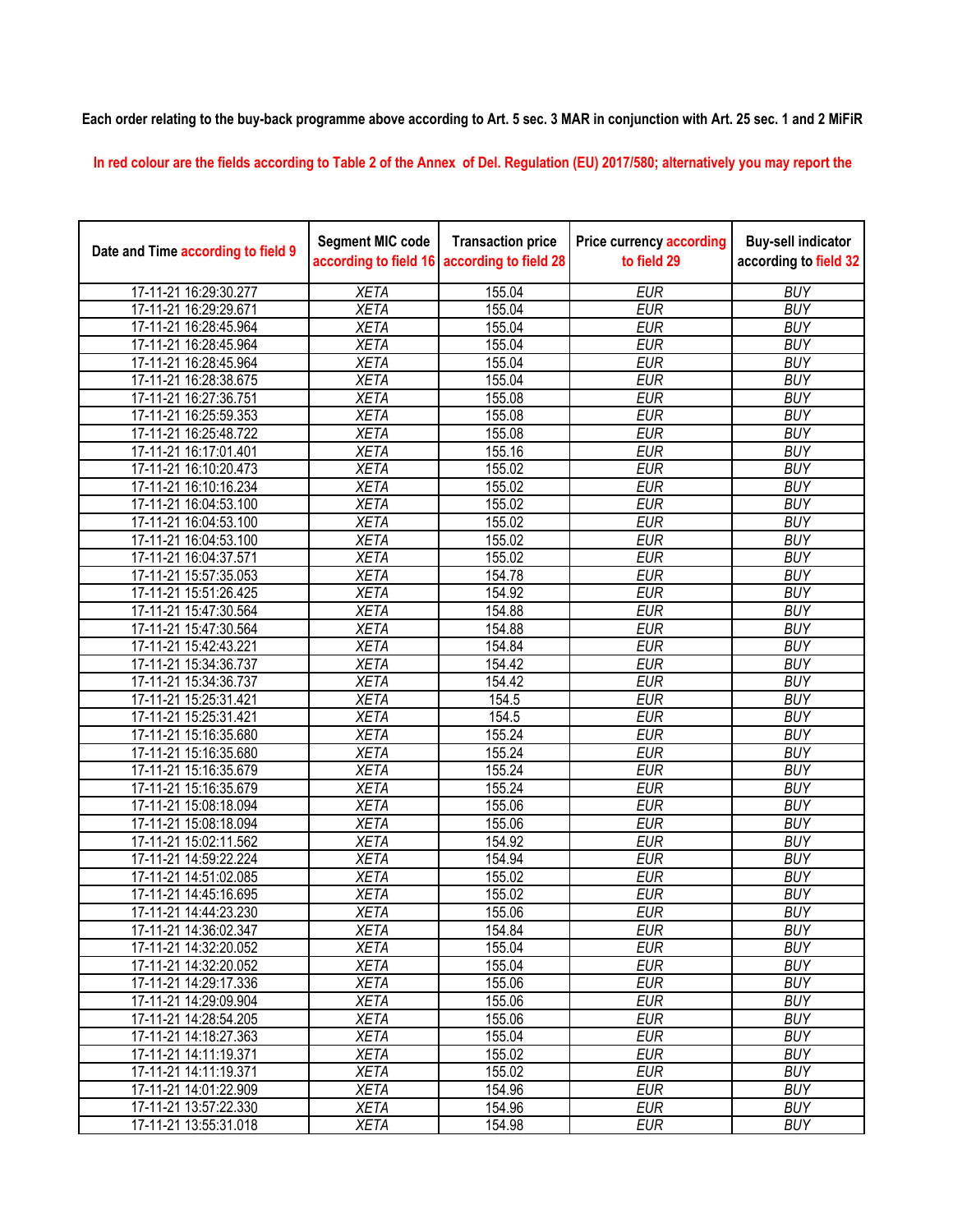| 17-11-21 13:52:22.718 | <b>XETA</b> | 154.98 | <b>EUR</b> | <b>BUY</b> |
|-----------------------|-------------|--------|------------|------------|
| 17-11-21 13:52:06.855 | <b>XETA</b> | 154.98 | <b>EUR</b> | <b>BUY</b> |
| 17-11-21 13:51:59.010 | <b>XETA</b> | 154.98 | <b>EUR</b> | <b>BUY</b> |
| 17-11-21 13:39:43.140 | <b>XETA</b> | 154.8  | <b>EUR</b> | <b>BUY</b> |
| 17-11-21 13:39:38.204 | <b>XETA</b> | 154.8  | <b>EUR</b> | <b>BUY</b> |
| 17-11-21 13:39:16.835 | <b>XETA</b> | 154.8  | <b>EUR</b> | <b>BUY</b> |
| 17-11-21 13:39:16.836 | <b>XETA</b> | 154.8  | <b>EUR</b> | <b>BUY</b> |
| 17-11-21 13:38:02.375 | <b>XETA</b> | 154.8  | <b>EUR</b> | <b>BUY</b> |
| 17-11-21 13:37:49.407 | <b>XETA</b> | 154.8  | <b>EUR</b> | <b>BUY</b> |
| 17-11-21 13:24:39.428 | <b>XETA</b> | 154.76 | <b>EUR</b> | <b>BUY</b> |
| 17-11-21 13:24:39.415 | <b>XETA</b> | 154.76 | <b>EUR</b> | <b>BUY</b> |
| 17-11-21 13:23:29.277 | <b>XETA</b> | 154.76 | <b>EUR</b> | <b>BUY</b> |
| 17-11-21 13:23:09.386 | <b>XETA</b> | 154.76 | <b>EUR</b> | <b>BUY</b> |
| 17-11-21 13:15:17.136 | <b>XETA</b> | 154.8  | <b>EUR</b> | <b>BUY</b> |
| 17-11-21 13:10:45.374 | <b>XETA</b> | 154.78 | <b>EUR</b> | <b>BUY</b> |
| 17-11-21 13:10:45.367 | <b>XETA</b> | 154.78 | <b>EUR</b> | <b>BUY</b> |
| 17-11-21 12:56:49.487 | <b>XETA</b> | 154.82 | <b>EUR</b> | <b>BUY</b> |
| 17-11-21 12:53:19.732 | <b>XETA</b> | 154.82 | <b>EUR</b> | <b>BUY</b> |
| 17-11-21 12:53:10.509 | <b>XETA</b> | 154.82 | <b>EUR</b> | <b>BUY</b> |
| 17-11-21 12:45:58.431 | <b>XETA</b> | 154.86 | <b>EUR</b> | <b>BUY</b> |
| 17-11-21 12:36:39.680 | <b>XETA</b> | 154.88 | <b>EUR</b> | <b>BUY</b> |
| 17-11-21 12:36:20.042 | <b>XETA</b> | 154.88 | <b>EUR</b> | <b>BUY</b> |
| 17-11-21 12:19:37.420 | <b>XETA</b> | 154.82 | <b>EUR</b> | <b>BUY</b> |
| 17-11-21 12:19:37.420 | <b>XETA</b> | 154.82 | <b>EUR</b> | <b>BUY</b> |
| 17-11-21 12:15:09.512 | <b>XETA</b> | 154.78 | <b>EUR</b> | <b>BUY</b> |
| 17-11-21 12:03:04.137 | <b>XETA</b> | 154.88 | <b>EUR</b> | <b>BUY</b> |
| 17-11-21 12:03:04.136 | <b>XETA</b> | 154.88 | <b>EUR</b> | <b>BUY</b> |
| 17-11-21 11:57:51.022 | <b>XETA</b> | 154.76 | <b>EUR</b> | <b>BUY</b> |
| 17-11-21 11:54:21.033 | <b>XETA</b> | 154.72 | <b>EUR</b> | <b>BUY</b> |
| 17-11-21 11:54:21.033 | <b>XETA</b> | 154.72 | <b>EUR</b> | <b>BUY</b> |
| 17-11-21 11:38:01.848 | <b>XETA</b> | 154.88 | <b>EUR</b> | <b>BUY</b> |
| 17-11-21 11:34:41.904 | <b>XETA</b> | 154.84 | <b>EUR</b> | <b>BUY</b> |
| 17-11-21 11:24:05.782 | <b>XETA</b> | 154.82 | <b>EUR</b> | <b>BUY</b> |
| 17-11-21 11:08:32.958 | <b>XETA</b> | 154.58 | <b>EUR</b> | <b>BUY</b> |
| 17-11-21 11:08:32.958 | <b>XETA</b> | 154.58 | <b>EUR</b> | <b>BUY</b> |
| 17-11-21 10:54:01.177 | <b>XETA</b> | 154.72 | <b>EUR</b> | <b>BUY</b> |
| 17-11-21 10:51:05.836 | <b>XETA</b> | 154.68 | <b>EUR</b> | <b>BUY</b> |
| 17-11-21 10:46:02.825 | <b>XETA</b> | 154.66 | <b>EUR</b> | <b>BUY</b> |
| 17-11-21 10:46:02.825 | <b>XETA</b> | 154.66 | <b>EUR</b> | <b>BUY</b> |
| 17-11-21 10:40:10.297 | <b>XETA</b> | 154.76 | <b>EUR</b> | <b>BUY</b> |
| 17-11-21 10:40:10.297 | <b>XETA</b> | 154.76 | <b>EUR</b> | <b>BUY</b> |
| 17-11-21 10:40:10.297 | <b>XETA</b> | 154.76 | <b>EUR</b> | <b>BUY</b> |
| 17-11-21 10:23:02.931 | <b>XETA</b> | 154.76 | <b>EUR</b> | <b>BUY</b> |
| 17-11-21 10:23:02.931 | <b>XETA</b> | 154.76 | <b>EUR</b> | <b>BUY</b> |
| 17-11-21 10:23:02.898 | <b>XETA</b> | 154.78 | <b>EUR</b> | <b>BUY</b> |
| 17-11-21 10:23:02.898 | <b>XETA</b> | 154.78 | <b>EUR</b> | <b>BUY</b> |
| 17-11-21 10:14:30.488 | <b>XETA</b> | 154.98 | <b>EUR</b> | <b>BUY</b> |
| 17-11-21 10:14:13.721 | <b>XETA</b> | 154.98 | <b>EUR</b> | <b>BUY</b> |
| 17-11-21 10:05:33.054 | <b>XETA</b> | 155    | <b>EUR</b> | <b>BUY</b> |
| 17-11-21 09:59:01.808 | <b>XETA</b> | 154.96 | <b>EUR</b> | <b>BUY</b> |
| 17-11-21 09:46:31.478 | <b>XETA</b> | 154.98 | <b>EUR</b> | <b>BUY</b> |
| 17-11-21 09:46:15.808 | <b>XETA</b> | 154.98 | <b>EUR</b> | <b>BUY</b> |
| 17-11-21 09:38:46.659 | <b>XETA</b> | 155.12 | <b>EUR</b> | <b>BUY</b> |
| 17-11-21 09:38:46.651 | <b>XETA</b> | 155.12 | <b>EUR</b> | <b>BUY</b> |
| 17-11-21 09:33:08.695 | <b>XETA</b> | 155.18 | <b>EUR</b> | <b>BUY</b> |
|                       |             |        |            |            |